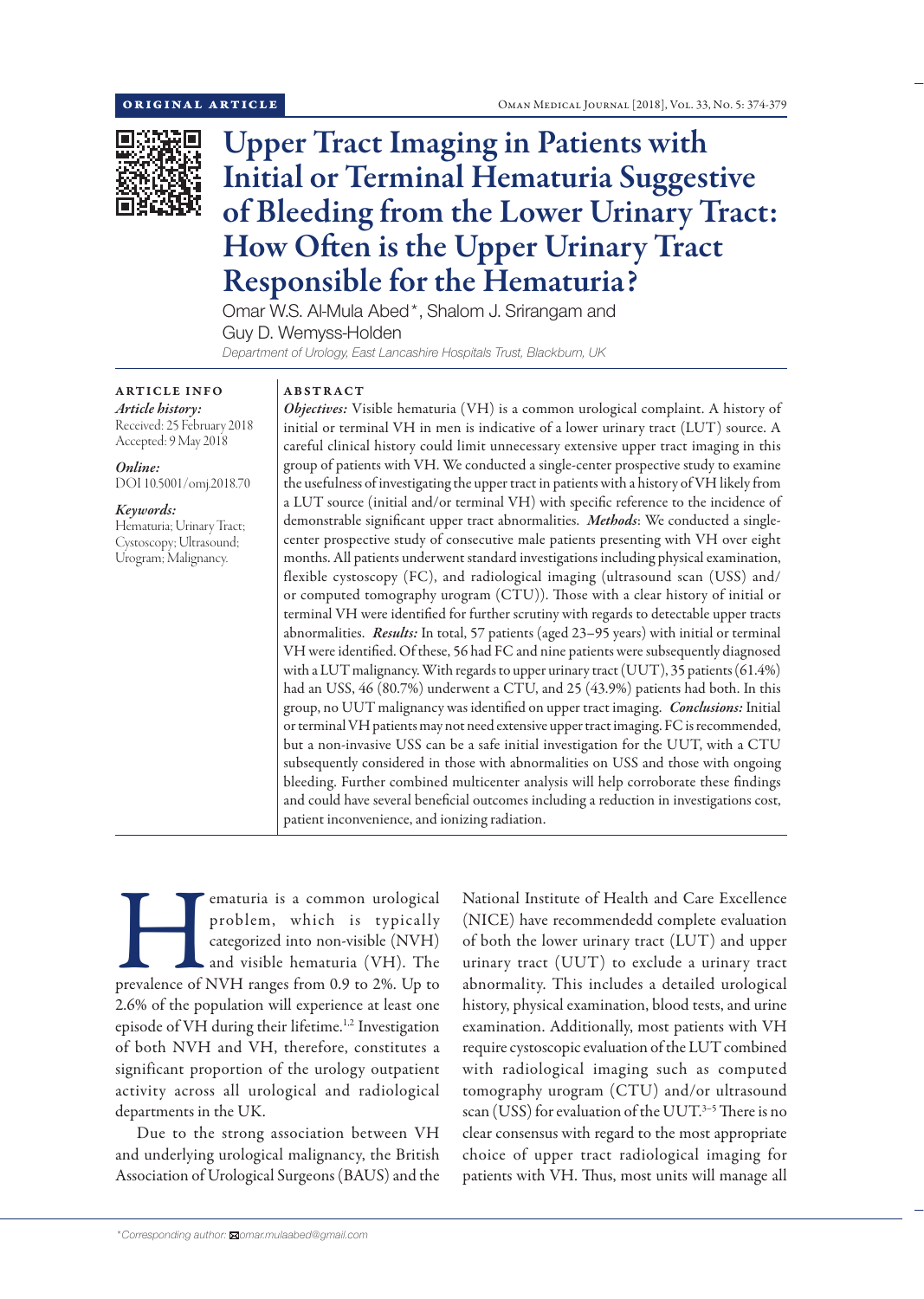patients with VH in much the same way with little or no variation when assessing the UUT.

Based on history, VH can sometimes be classified into initial, total and terminal hematuria. Initial hematuria is described for visible blood/bloodstained urine reported by the patient that is seen at the start of urine flow ("blood right at the start of the urine flow and then clear urine afterward"). Terminal hematuria is defined as passage of clear urine with blood or blood-stained urine right at the end of the urine stream ("blood notes just at the end of the urine flow"). Total hematuria is defined as bloodstained urine throughout the entire duration of the urine flow with no ability to readily differentiate between urine and blood.<sup>6-8</sup>

We hypothesized that in male patients with VH from a likely LUT origin (exclusively initial and/or terminal), upper tracts abnormalities are uncommon and extensive upper tract investigations in this group may not be initially necessary. For this study, we searched all published guidelines and best practice policies provided by urological institutions including BAUS, NICE, the European Association of Urology (EAU), and the American Urological Association (AUA) and found no standard recommendation with regards to which upper tract imaging modality to choose when investigating a patient referred with VH.<sup>3-5,9</sup>

The aim of this study, therefore, was to prospectively examine the usefulness of investigating the upper tract in patients with a history of VH likely from a LUT source (initial and/or terminal VH) with specific reference to the incidence of demonstrable significant upper tract abnormalities.

#### METHODS

We conducted a single-center, prospective evaluation of all consecutive male patients presenting with VH to East Lancashire Hospitals NHS Trust between September 2015 and April 2016. As per the departmental protocol for VH, all patients were managed in a standardized manner at presentation to a dedicated hematuria outpatient clinic at one of two hospital sites (within the same hospital trust). All patients were initially assessed by one of our experienced urological doctors, all of which had extensive experience in managing patients with VH and performing flexible cystoscopy (FC) procedures. All patients had their demographic and clinical data recorded using our departmental hematuria proforma including the nature and type of VH (painful or painless, initial, terminal or total, association with clots), presence of associated LUT symptoms, history of documented urinary tract infections, previous relevant medical and surgical history, occupational history, regular prescribed and non-prescribed medication (including anticoagulant therapy), family history, and other identifiable risk factors such as smoking. All patients also underwent a physical examination, including a digital rectal prostate assessment.

As per international guidelines, all our patients with VH (of any type) were evaluated using a FC to assess the urethra, bladder, and prostate. However, to evaluate the UUT, a radiological imaging scan was organized (USS and/or CTU) but due to the lack of standardized recommendation in guidelines on which upper tract imaging to choose, the type of scan was left to the discretion of the urologist undertaking the hematuria assessment and FC. In addition, blood tests and urine tests (microscopy, culture, and cytological analysis) were performed based on the discretion of the examining urologist. For this study, all male patients presenting with VH, those with a clear history of initial or terminal VH were identified for further scrutiny with respect to upper tract abnormalities found on USS and/ or CTU. The data was recorded on a spreadsheet, and simple statistical analysis was performed using Microsoft Excel.

## RESULTS

A total of 311 consecutive male patients presented with VH to our hematuria clinics between September 2015 and April 2016. All patients underwent the investigations described in the 'Methods' sections. From this group, we further identified 57 (18.3%) patients presenting with VH, which was exclusively initial and/or terminal. This cohort with a clinical history suggestive of LUT bleeding represented the study group, which was subjected to more detailed analysis. The median age of this group was 64 years (range 23–95 years) [Figure 1]. The other 254 patients were excluded as the VH was 'total' in nature or the exact nature was ambiguous.

In the LUT bleeding cohort of 57 patients, 56 underwent FC examination. The remaining patient avoided FC as he gave a recent history of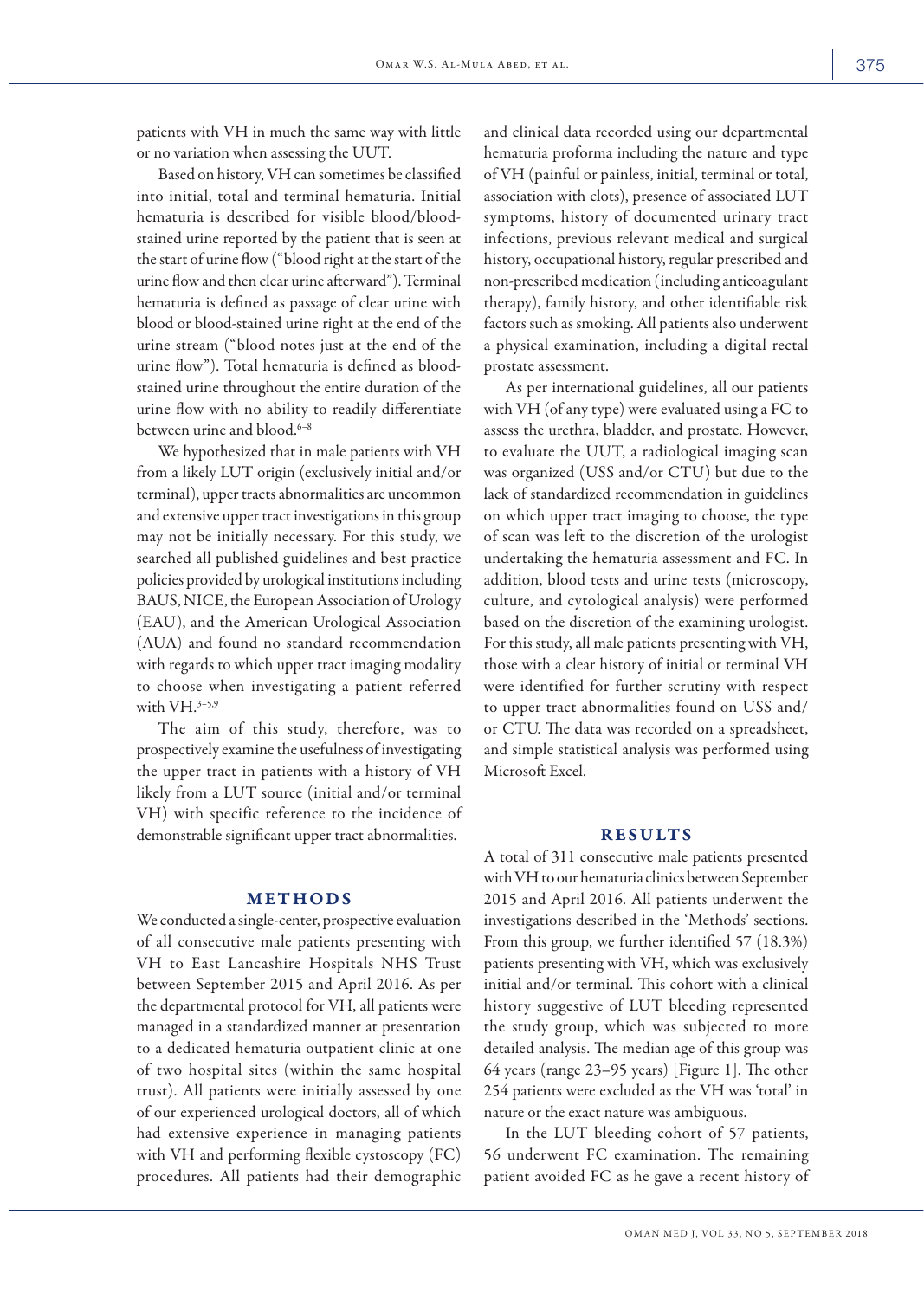

Figure 1: Age distribution of male patient cohort who presented with initial and/or terminal visible hematuria  $(n = 57;$  range 23–95 years; median 64 years).

having passed a stone per urethra and it was deemed unnecessary to perform FC in this case. Of the 56 patients the findings were as follows [Figure 2]:

- Nine (16.1%) patients had evidence of an obvious bladder tumor.
- Nineteen (33.9%) patients had normal looking LUT.
- Sixteen (28.6%) patients had demonstrable enlargement of the prostate, occasionally with obvious increased vascularity involving the prostate (e.g., engorged vessels, contact bleeding on passage of the FC).



Figure 2: Flexible cystoscopy findings in the 56 patients who presented with visible hematuria (initial and/or terminal).

- Five (8.9%) patients had urethral strictures.
- One (1.8%) patient had bladder neck (BN) stenosis.
- Six (10.7%) patients had non-specific, erythematous lesions in their bladder:
- 1. Four underwent biopsies and histological analysis confirmed inflammation with no evidence of malignancy.
- 2. In two cases this was presumed to be secondary to proven coliform infections.

All 57 patients had subsequent radiological imaging to assess the UUT by either an USS  $(n = 35)$  and/or CTU  $(n = 46)$ . No significant



Figure 3: Summary of results of the hematuria investigations (VH: visible hematuria; USS: ultrasound scan; CTU: computed tomography urogram; TCC: transitional cell carcinoma, BN: bladder neck; AML: angiomyolipoma).

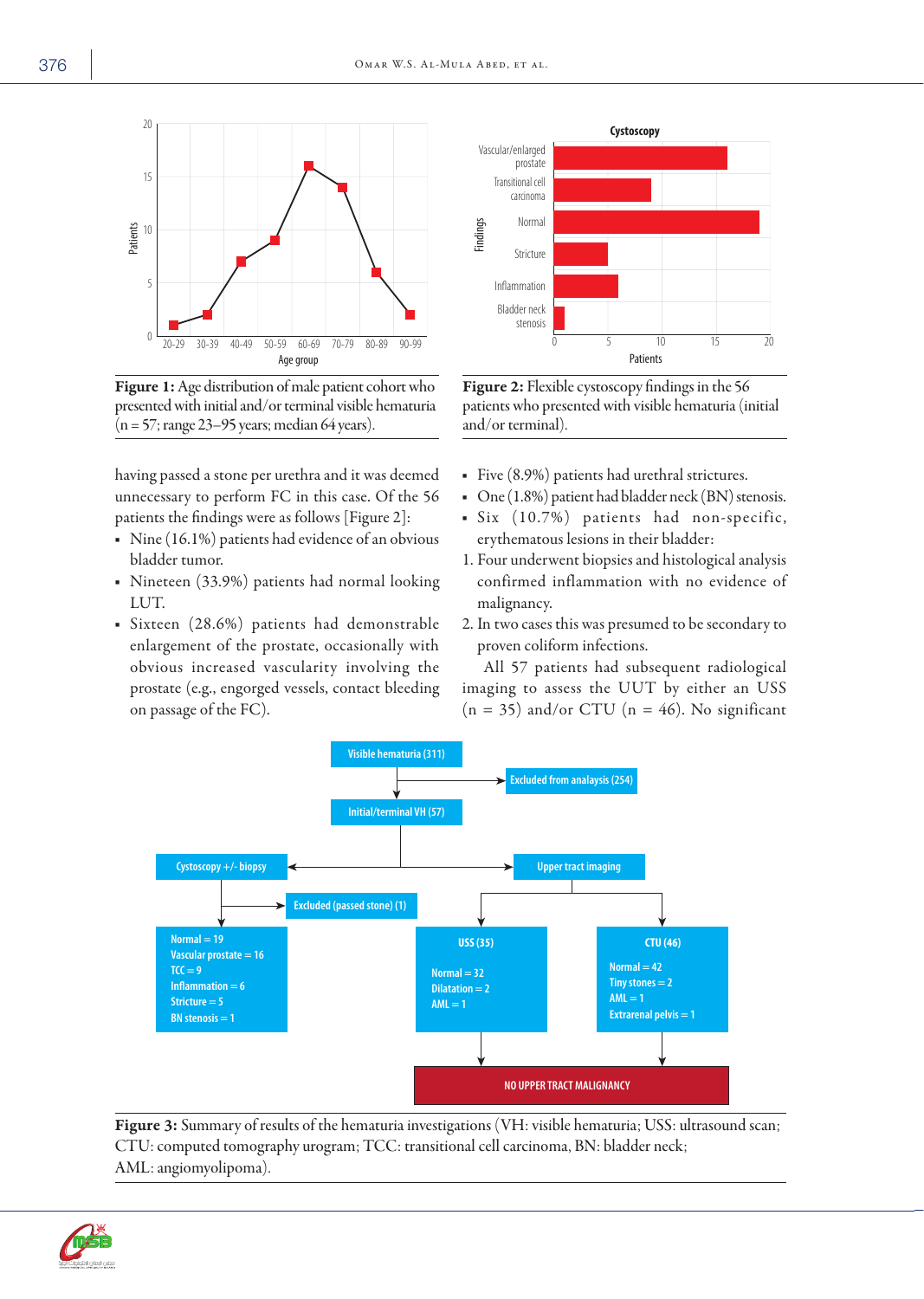UUT abnormality was detected in any patient. We defined a 'significant' UUT as a diagnosis either of an UUT malignancy or a benign condition requiring treatment/intervention. Thus, in this cohort of patients with initial and/or terminal VH, no UUT malignancies were diagnosed at all. The results are summarized in Figure 3.

Our analysis showed that 81 imaging scans were performed in 57 patients. An USS was performed on 35 (61.4%) patients. In these, the majority of USS (32/35) were reported as normal, while two patients had reports which commented on dilated renal collecting systems (on the subsequent CTU scans one result was reported as normal while the other confirmed benign extrarenal pelvis), and one (1.8%) patient had a 1.6 cm renal angiomyolipoma (AML).

Of the 57 patients, 46 (80.7%) had a CTU performed. Of these, 42 (91.3%) patients had normal UUTs, two (4.3%) patients had scans that demonstrated bilateral tiny (2–3 mm), non-obstructing renal stones, one (2.2%) patient had an extrarenal pelvis, and one (2.2%) patient had a 1.8 cm renal AML.

Furthermore, 25 of the 57 (43.9%) patients underwent both USS as well as a CTU. In this cohort with dual imaging, the majority (22/25) were reported as having normal upper tracts on both imaging modalities. Two patients had mild dilatation of the renal collecting system on the USS; however, the subsequent CTU was reassuringly normal. The other remaining patient had a 1.8 cm AML identified on both scans.

## DISCUSSION

Hematuria is one of the commonest reasons for a urological referral. It can account for up to 8% of all urology consultations in the UK.7 The prevalence of hematuria has varied between studies with NVH ranging from 0.9 to 22%, and up to 2.6% of the population will experience at least one episode of VH.<sup>1,2</sup> Messing et al,<sup>8</sup> and Britton et al,<sup>10</sup> reported in their large bladder cancer screening studies that the incidence of hematuria could be as high as 16% in men older than 50 years and 20% in men older than 60 years, respectively. There is a higher likelihood of a urological malignancy in those who have risk factors including smoking, increasing age, male population, radiotherapy, recurrent infections and

long-standing stones, occupational hazards, and aromatic amines exposure.<sup>11,12</sup>

In this study, the work was based on the specific history of initial and/or terminal VH in male patients, which is considered indicative of bleeding from a LUT source such as the urethra, prostate, or BN. <sup>6</sup> Although most urologists will record this detail, this clinically important information does not appear to influence subsequent management. In reality, most departments do not distinguish between patients where the history suggests LUT bleeding and those with other modes of hematuria presentation, such that all patients undergo the standard investigations. We examined the hypothesis that in this subgroup of patients with initial and/or terminal VH, significant upper tracts abnormalities are not commonly encountered.

The EAU, BAUS, and NICE in their guidelines have stated that men with a history of microscopic and gross hematuria should undergo a urethrocystoscopy during diagnostic evaluation and it is clear from our analysis that examination of the LUT with a FC is mandatory. Reassuringly, in around a third of patients no LUT abnormality was encountered, while in another third, an enlarged and vascular appearing prostate was suspected to the source of bleeding, though this could not be proven at the time. Nevertheless, nine (16.1%) patients did have an underlying bladder tumor identified on FC, of whom eight underwent a transurethral resection of bladder tumor (TURBT) with histology confirming them malignant. The remaining patient refused to undergo a TURBT, but his urine cytology confirmed highgrade malignant cells. In this group of nine patients with a LUT malignancy, three had initial VH, while the remaining six had terminal VH. Other benign, but important diagnoses included urethral stricture disease in five, BN stenosis in one, and inflammatory changes in the bladder in a further six patients. Thus, FC examination in those with initial and/or terminal VH is essential and should be performed in all cases unless otherwise contraindicated.

VH is still regarded as the most common presenting symptom for UUT cancers, though the frequency of detecting such tumors in patients with VH is low  $(0.7-1.6\%)$ .<sup>13-15</sup> In our study, there were no UUT malignancies among patients with a history consistent with LUT bleeding, and one speculates, though without evidence thus far, that initial or terminal hematuria would be inconsistent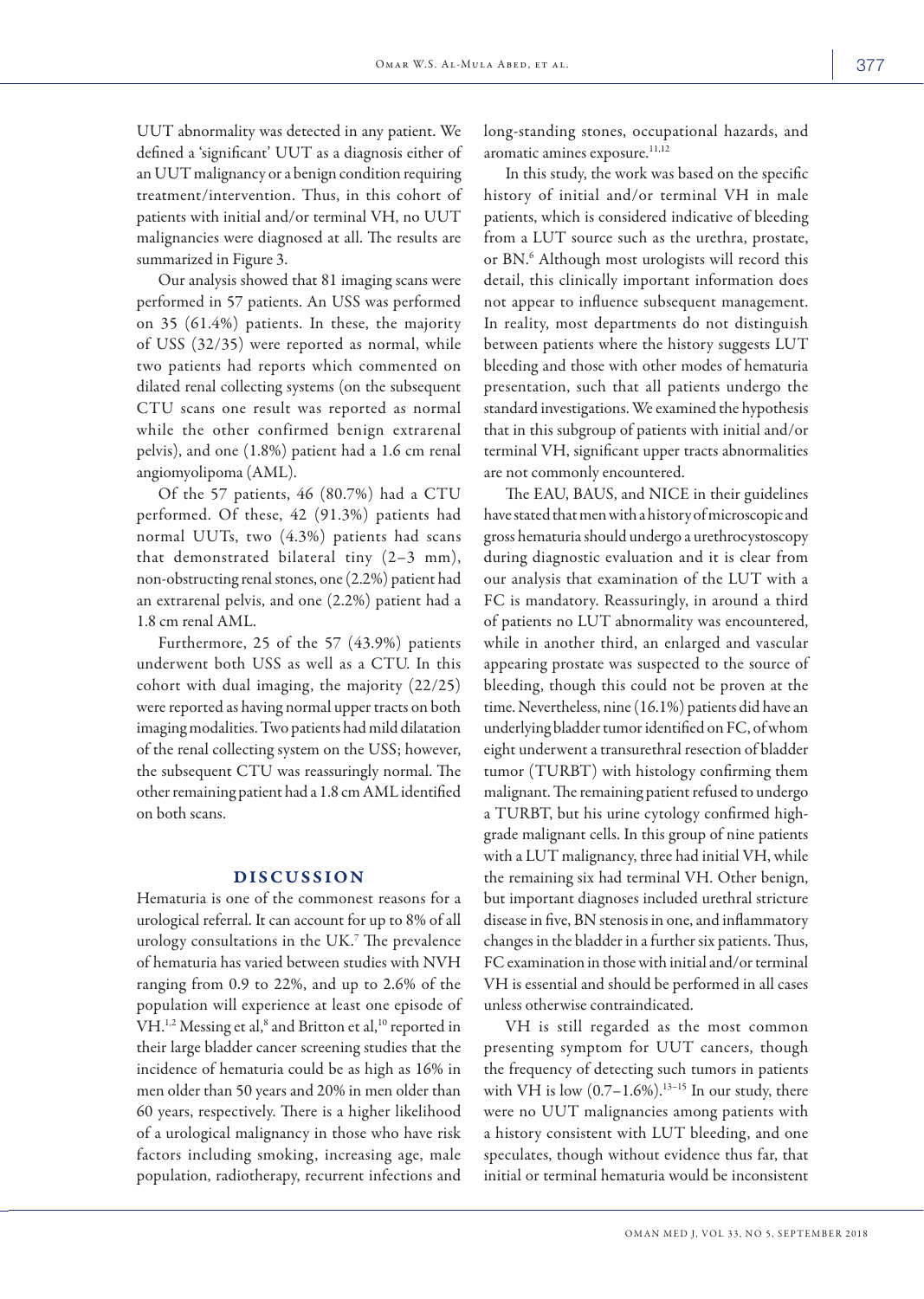with bleeding from higher up in the urinary tract. Total hematuria is more likely to be the mode of presentation for UUT pathology.

Our study did demonstrate some inconsistencies in the use of USS and CTU. This was in part due to the availability of a one-stop hematuria service in one of our hospital sites, which facilitated an USS during the same initial consultation. USS is known to be quick, safe, and was reassuring normal in the majority of our cohort, and its use for the investigation of such patients appears justified.

The diagnostic accuracy of CT performance is high with a reported sensitivity of 88–100% and specificity of 93-100% for UUT abnormalities.<sup>16-18</sup> In our cohort, 46 (80.7%) patients underwent CTU imaging (2-phase reduced radiation scan using 100 mL intravenous Niopam 370 contrast) and the only additional pathology on CTU compared to USS was the finding of small (2–3 mm) non-obstructive renal stones in two patients. The sensitivity of USS for detecting kidney stones has been reported to be 64% to 96%.19,20 The two patients in our study with small renal stones were asymptomatic, and it is unlikely that the non-diagnosis of these small stones would have resulted in any significant adverse effect in the short-term given that contemporary practice is not to treat such stones.

The current guidelines recommend UUT contrast imaging for patients with newly diagnosed bladder cancer if they are identified in the bladder trigone or if they are of high-risk potential.<sup>21</sup> It is noteworthy that CTU did not demonstrate any UUT malignancies, even in our patients diagnosed with a bladder tumor.

Though the addition of CTU to an USS in such patients does not appear to increase the detection rate of any significant UUT pathologies, we noticed the increased detection of incidental non-urological findings including diverticular disease, aortic aneurysm, liver and pancreatic cyst, inguinal hernias, and adrenal adenoma. This frequently encountered phenomenon is commonly referred to as victim of modernized imaging technology.

There are additional benefits to decreasing reliance on CT scanning. CTU imaging, with its reported doses of 14.8–22.6 mSv per study, exposes patients to ionizing radiation equivalent to 150- and 1100-times the radiation dose from a conventional X-ray or around a year's worth of exposure to radiation from both natural and artificial sources

in the environment.<sup>22,23</sup> Several recent technical modifications, including the acquisition of fewer scanning phases and lower dose parameters, have reduced the overall dose received but inherent risks remain. Similarly, there may be cost-saving implications to reducing the use of CT scanning. We estimated the direct cost of the 46 CTU scans in our small series at approximately £6555. If our study findings are corroborated in future studies, there is a potential significant cost-saving opportunity.

Although utilization of voided urine cytology (VUC) in the assessment of patients with initial or terminal hematuria was not part of our original study remit, we analyzed its value in our cohort. Brown<sup>24</sup> found that its utilization in the assessment of VH was still questionable. In our study, we noted that there was much variation in the practice of requesting VUC among our urologists. It was mostly reserved for patients with VH and no abnormality on FC. Twenty-two VUC samples were sent, and only one sample came back malignant, and that was in the patient who refused to undergo a bladder tumor resection. The other eight patients diagnosed with a bladder tumor on cystoscopy did not have urine samples sent for cytological analysis. In our study, the VUC did not have any extra benefit, and the contemporary literature suggested that urine cytology need not be used routinely in the initial diagnostic workup for hematuria.<sup>25</sup>

To the best of our knowledge, this study is unique in investigating the value of UUT tests in male patients with a history of VH strongly suggestive of bleeding from a LUT source. It represents an area with immediate relevance to the day-to-day urological practice. Nevertheless, we acknowledge the limitations in our study, which is primarily attributable to its small size and limited follow-up period. The minor variations in practice demonstrated by attending urologists may have been a factor though this very much reflects the practical nature of hematuria assessment in most departments and, in our opinion, does not detract from the findings.

## CONCLUSION

Our preliminary study demonstrates that significant upper tract problems are not encountered in male patients with a clear complaint of initial and/ or terminal VH where the history is suggestive of